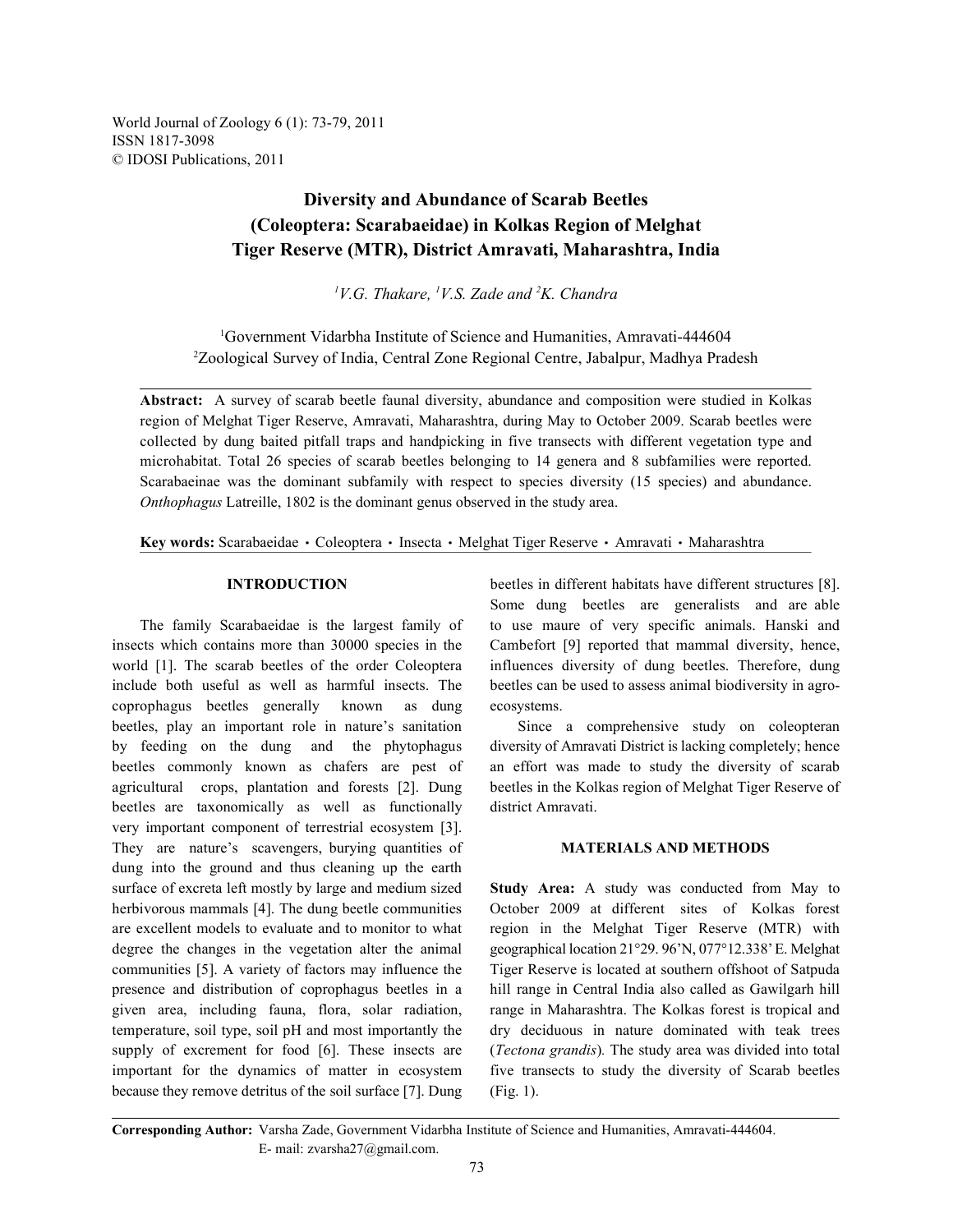

*World J. Zool., 6 (1): 73-79, 2011*

Fig. 1: Study Area (Kolkas Region of Melghat Tiger Reserve)

herbs. abundance by this method. Collected beetle species were

**Transect III** - Area predominant with teak trees *Tectona* India, Jabalpur) to confirm their identity. *grandis* (Linnaeus 1781)

various habitats, a wide variety of collecting and measure of  $\beta$ -diversity. Several estimates were calculated trapping methods were used. Most beetles are harmless using the software EstimateS [15]. Sample based and were handpicked and for some, dung baited pitfall rarefraction and other community composition methods traps were used. Each trap consisted of 2.5 qt. plastic were calculated using Biodiversity Pro software version container 15 cm in diameter and 16 cm deep buried in the 2 [16]. soil. Insects falling into the traps were killed by water [10]. The collected scarab beetles were sorted and preserved in **RESULTS** labeled container of 70% alcohol. In addition to trapping method described above, an intensive all out search to **Scarab Beetle Species Composition:** Overall 14 species physically collect representative of as many species of comprising 26 beetle species from 8 subfamilies were scarab beetles as possible was made in each habitat. In recorded during the present study (Table 1). Of the family handpicking collection, two observers walked randomly Scarabaeidae, the scarabaeinae was the dominant around each location and the effort involved in this subfamily in terms of species richness (15 species) and

**Transect I** - Area containing the river & the surrounding was kept consistent. No attempt was made to estimate **Transect II** - Dry area with shrubs. **nomenclature** is mainly following Arrow [11-13]. identified using standard identification manuals. The Specimens were sent to specialist (Zoological Survey of

**Transect IV** - The area containing stones & rocks (diversity within the habitat) &  $\beta$ -diversity (between the **Transect V** - Shruby area near the streams. widely used Shannon diversity indices were calculated **Field Methods:** Beetle sampling was carried out at each and across systematic groups contribute equally to its transect at an interval of 15 days. biodiversity [14]. Morista-Horn similarity index, Sorenson In order to adequately sample the beetles from classic and Jaccard classic indices were calculated as a **Data Analysis:** Two components, namely  $\alpha$ -diversity habitats) were calculated. Measures of  $\alpha$ -diversity, the because it is well accepted that, all species at a site, within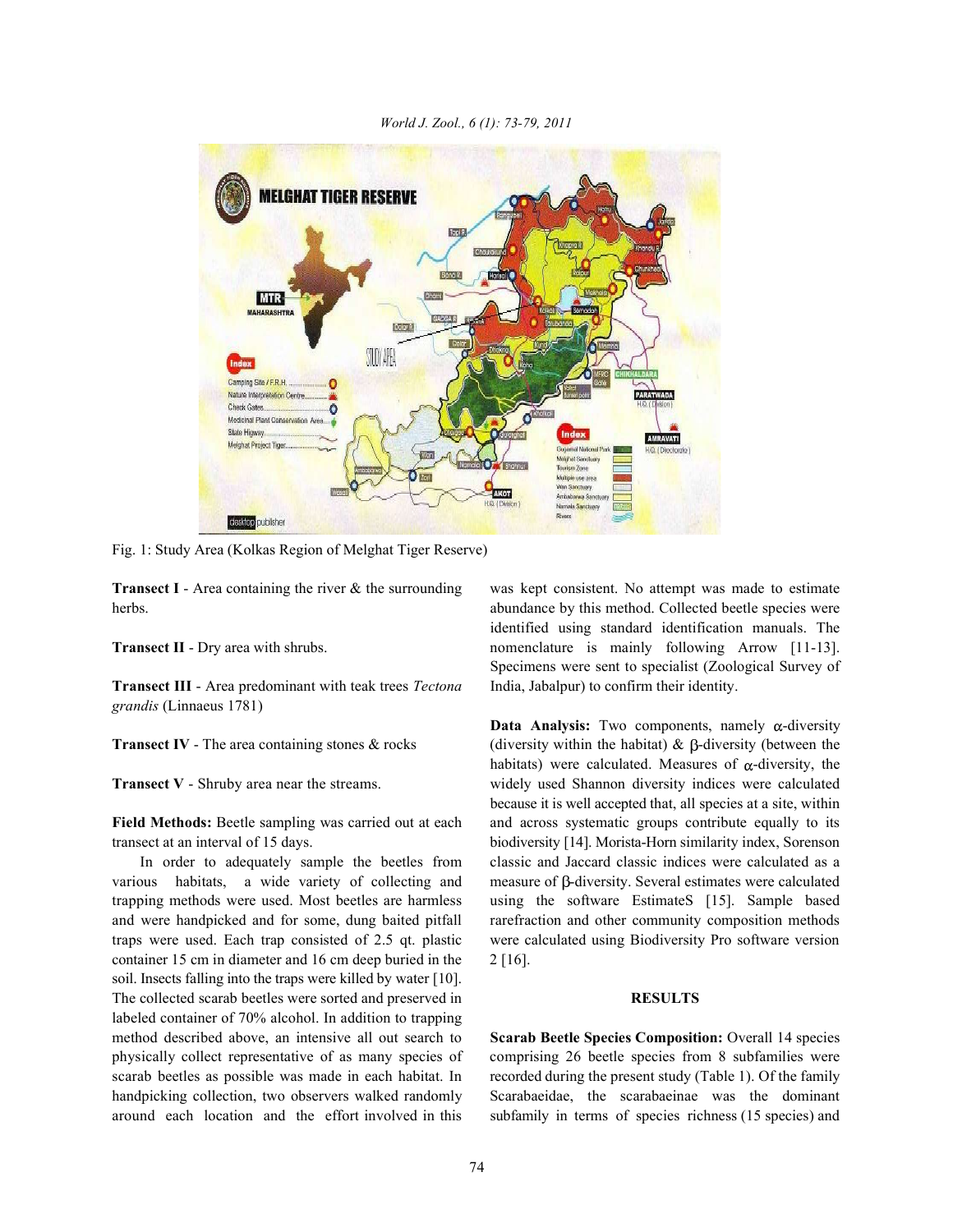| observed per subfamily |                |                   |         |        |                | Subfamily           | Genera       | Species               |            |
|------------------------|----------------|-------------------|---------|--------|----------------|---------------------|--------------|-----------------------|------------|
|                        | Genera         |                   | Species |        |                | Individuals         | Geotrupinae  | <b>Balboceras</b>     | Sp.1       |
|                        |                | ----------------- |         |        |                | ------------------- | Hybosorinae  | Hybosorus             | Sp.1       |
| Subfamily              | No             | $\%$              | No      | $\%$   | N <sub>0</sub> | $\%$                | Orphninae    | <i><b>Orphnus</b></i> | impressus  |
| Geotrupinae            |                | 7.14              |         | 3.84   | 2              | 1.65                | Scarabaeinae | Heliocopris           | bucephalus |
| Hybosorinae            |                | 7.14              |         | 3.84   | 4              | 3.30                |              | Catharsius            | Sp.1       |
| Orphninae              |                | 7.14              |         | 3.84   | 3              | 2.47                |              |                       | molossus   |
| Scarabaeinae           | 5              | 35.71             | 15      | 57.69  | 76             | 62.80               |              | <i>Onitis</i>         | Sp.1       |
| Melolonthinae          | $\overline{c}$ | 14.28             | 3       | 11.53  | 20             | 16.50               |              |                       | Sp. 2      |
| Rutelinae              |                | 7.14              | 2       | 7.69   | 7              | 5.78                |              |                       | Sp.3       |
| Cetoniinae             | $\overline{c}$ | 14.28             | 2       | 7.69   | 6              | 4.95                |              | Copris                | Sp.1       |
| Dynastinae             |                | 0.71              |         | 3.84   | 3              | 2.47                |              |                       | Sp. 2      |
| Total (8)              | 14             | 100.00            | 26      | 100.00 | 121            | 100.00              |              |                       | Sp.3       |

Table 1: Total number and percentage of species, genera and individuals Table 2: List of scarab beetles recorded in the study area

# abundance, followed by Melolonthinae (2 species), Rutelinae (2 species) and Cetoniinae (2 species) and the subfamilies Geotrupinae, Hybosorinae, Orphninae & Dynastinae were represented by only 1 species in the surveyed area. 8 species could be identified to the species level. The *Onthophagus* was the most species rich genera with 6 species followed by *Onitis* (3 species), *Copris* (2 species), *Anomala* (2 species) and *Catharsius* (2 species) (Table 2).

**Species Diversity and Abundance Pattern:** During the present study the beetles from 5 different transect were compared and Shannon's indices were calculated as a measure of diversity within the habitat. The Shannon diversity index indicated that transect I was relatively diverse (1.32) followed by transect II (1.25), transect V  $(1.02)$ , transect IV  $(0.88)$  and lastly the transect III  $(0.73)$ . The Simpson and Shannon J (evenness) indices also revealed almost the same order (Table 3).

| Subfamily     | Genera            | Species     |
|---------------|-------------------|-------------|
| Geotrupinae   | <b>Balboceras</b> | Sp.1        |
| Hybosorinae   | Hybosorus         | Sp.1        |
| Orphninae     | Orphnus           | impressus   |
| Scarabaeinae  | Heliocopris       | bucephalus  |
|               | Catharsius        | Sp.1        |
|               |                   | molossus    |
|               | <i>Onitis</i>     | Sp.1        |
|               |                   | Sp. 2       |
|               |                   | Sp.3        |
|               | Copris            | Sp.1        |
|               |                   | Sp. 2       |
|               |                   | Sp.3        |
|               | Onthophagus       | Sp.1        |
|               |                   | Sp. 2       |
|               |                   | Sp.3        |
|               |                   | Sp.4        |
|               |                   | Sp. 5       |
|               |                   | catta       |
| Melolonthinae | Holitrichia       | Sp.1        |
|               |                   | Sp. 2       |
|               | Scizonycha        | Sp.1        |
| Rutelinae     | Anomala           | Sp.1        |
|               |                   | bengalensis |
| Cetoniinae    | Chiloloba         | acuta       |
|               | Clinteria         | clugi       |
| Dynastinae    | Phyllognathus     | dionysius   |
| Total (8)     | 14                | 26          |

The shared species statistics between pair of different transects are given in Table 4. For the comparison of diversity between transects, similarity indices viz. Jaccard classic and Sorenson classic were calculated in addition to Morista- Horn index. The Morista- Horn index indicated 87% of similarity between

Table 3: Alpha diversity indices for different ( habitat types) transects at Kolkas, Melghat Tiger Reserve, Amravati, Maharashtra

| Index          | ™ransect l | Γransect Π | Transect III | <b>Transect IV</b> | <b>Transect V</b> |
|----------------|------------|------------|--------------|--------------------|-------------------|
| Shannon H'     | .320       | 1.252      | 0.736        | 0.887              | 0.027             |
| Simpsons $(D)$ | 0.033      | 0.034      | 0.111        | 0.028              | 0.067             |
| Shannon J      | .380       | 1.301      | 0.778        | 0.903              | .079              |

| First Sample   | Second sample | <b>SOBI</b> | SOB II | <b>Shared Species</b> | Jaccard Classic | Sorenson Classic | Morista Horn |
|----------------|---------------|-------------|--------|-----------------------|-----------------|------------------|--------------|
|                |               | 24          | 20     | 18                    | 0.692           | 0.818            | 0.871        |
|                |               | 24          | 6      | 6                     | 0.250           | 0.400            | 0.331        |
|                |               | 24          | 8      | h.                    | 0.231           | 0.375            | 0.337        |
|                |               | 24          | 12     | 11                    | 0.440           | 0.611            | 0.630        |
| $\overline{2}$ |               | 20          | 6      |                       | 0.238           | 0.385            | 0.381        |
| $\overline{2}$ |               | 20          | Δ.     |                       | 0.333           | 0.500            | 0.462        |
| $\overline{2}$ |               | 20          | 12     |                       | 0.280           | 0.438            | 0.406        |
| 3              |               | 6           | 8      |                       | 0.400           | 0.571            | 0.331        |
| 3              |               | 6           | 12     |                       | 0.200           | 0.333            | 0.198        |
| 4              |               |             |        |                       | 0.250           | 0.400            | 0.238        |

Table 4: Shared species statistics for different transects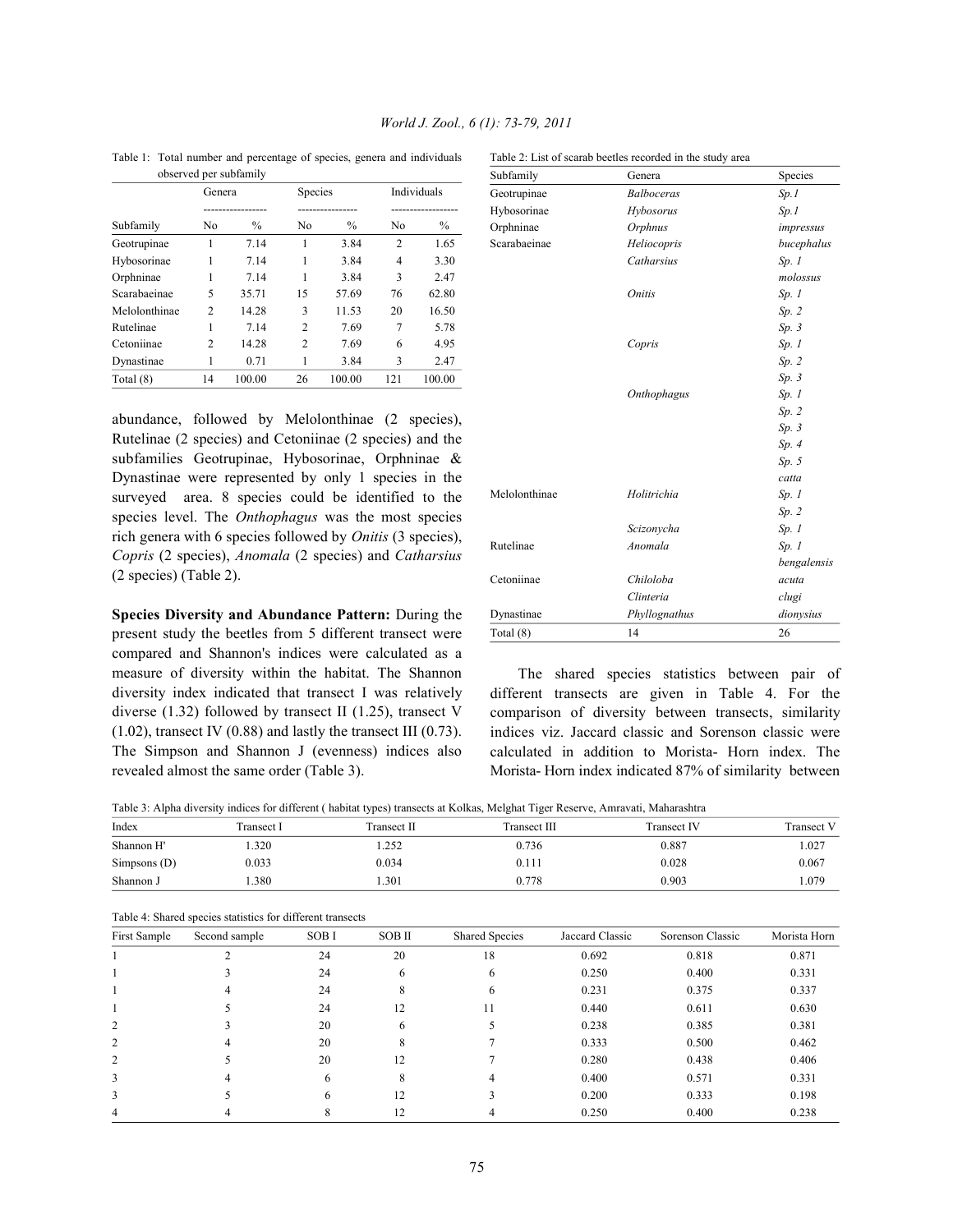



Fig. 2: Species rank abundance plot for five different transects



Fig 3: Sample based rarefraction curve for different transects

observed between the transect I and V. Similarity between indicated more diverse communities. A steeper transect III and V was at the minimum. The incidence curve was observed for transect I because of its high based Sorenson Classic index showed higher degree of species diversity. Transect II was almost equally rich similarity (82%) in species composition between transect followed by transect V. Transect III and IV were low in I and transect II. Jaccard classic also indicated the similar diversity. pattern.

species are on the right (Fig. 2). the habitats, Bray Curtis coefficient matrix was carried out.

**Transects:** Rarefraction curve is shown in Fig. 3. calculated based on the similarity, richness and Expected number of species have been plotted abundance of scarab beetle taxa. Transect I and II formed against number of individuals. This plot provides a single cluster & transect III and IV formed another

the transect I and transect II. 63% similarity was a measure of species diversity. Steeper curve

Species were ranked according to their abundance. **Comparison of Species Turnover among Transects:** Common species are displayed on the left and the rare To visualize difference in species composition between **Sample Based Rarefraction Curve for Five Different** drawn (Fig. 4). Bray Curtis coefficient clustering was The dendrogram clustering of habitats grouping was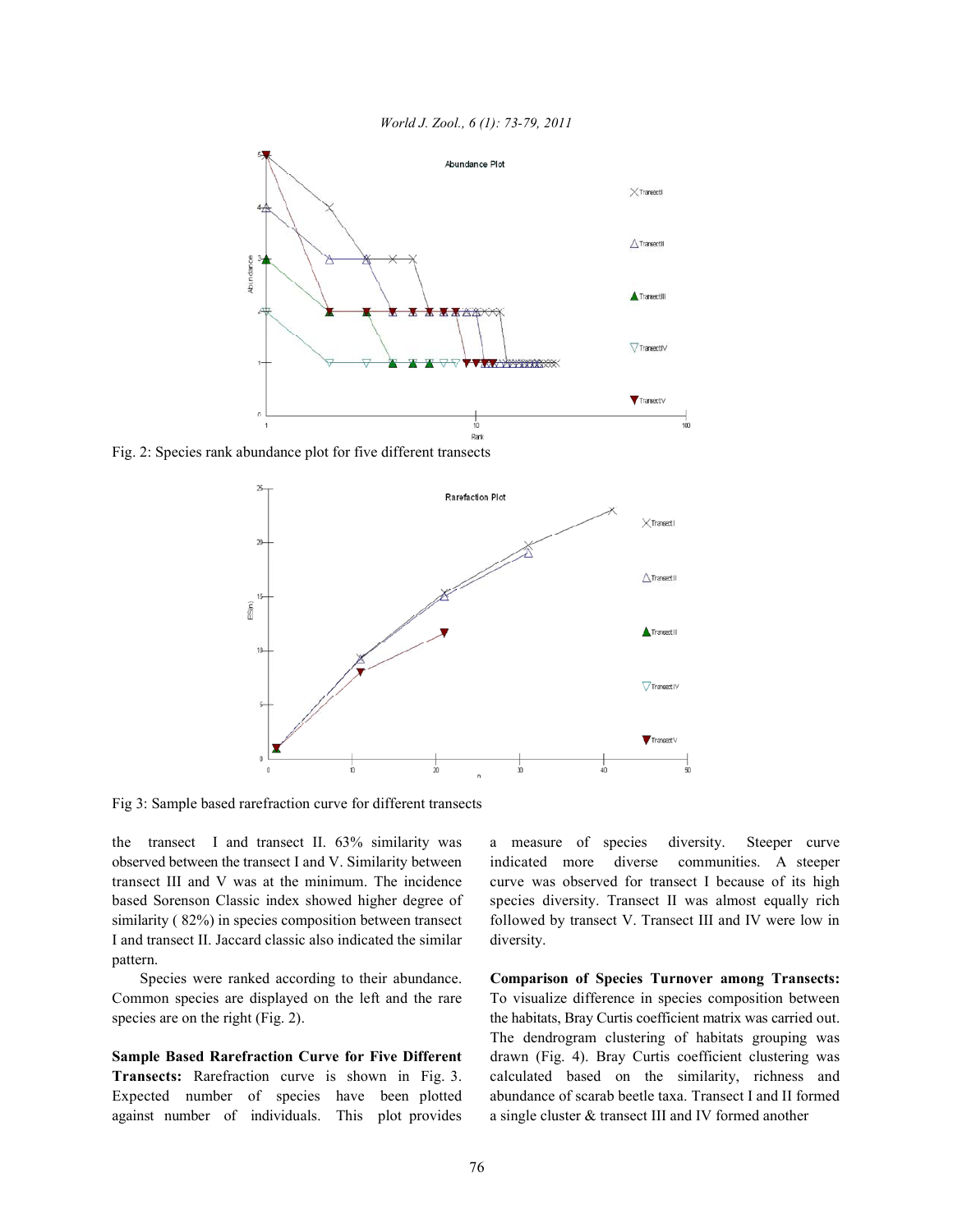*World J. Zool., 6 (1): 73-79, 2011*



Fig. 4: Dendrogram comparing different transects by their beetle species assemblage

| Table 5: Distribution profiles of scarab beetle fauna at Kolkas Region of Melghat Tiger Reserve |  |  |  |  |
|-------------------------------------------------------------------------------------------------|--|--|--|--|
|                                                                                                 |  |  |  |  |

| Species    | Variance       | Mean         | Chi-sq                  | d.f.           | Probablity | Aggregation |
|------------|----------------|--------------|-------------------------|----------------|------------|-------------|
| Species 1  | 0.3            | 0.4          | $\overline{\mathbf{3}}$ | $\overline{4}$ | 0.5605026  | Random      |
| Species 2  | 0.7            | 0.8          | 3.5                     | 4              | 0.5203377  | Random      |
| Species 3  | 0.8            | 0.6          | 5.3333                  | 4              | 0.2537639  | Random      |
| Species 4  | 0.2            | 0.8          | 1                       | 4              | 0.9089377  | Random      |
| Species 5  | 0.3            | 0.4          | 3                       | 4              | 0.5605026  | Random      |
| Species 6  | $\overline{c}$ | $\mathbf{1}$ | 8                       | 4              | 0.0903743  | Random      |
| Species 7  | 1.2            | 0.8          | 6                       | 4              | 0.1977535  | Random      |
| Species 8  | 3.3            | 2.6          | 5.0769                  | 4              | 0.2787275  | Random      |
| Species 9  | 1.7            | 1.2          | 5.6667                  | 4              | 0.2242205  | Random      |
| Species 10 | 0.8            | 1.4          | 2.2857                  | 4              | 0.6866165  | Random      |
| Species 11 | 0.2            | 0.8          | 1                       | 4              | 0.9089377  | Random      |
| Species 12 | 0.7            | 1.2          | 2.3333                  | 4              | 0.6779598  | Random      |
| Species 13 | 1.8            | 1.4          | 5.1429                  | 4              | 0.272116   | Random      |
| Species 14 | 0.8            | 0.6          | 5.3333                  | 4              | 0.2537639  | Random      |
| Species 15 | 0.3            | 0.4          | 3                       | 4              | 0.5605026  | Random      |
| Species 16 | 0.3            | 0.4          | 3                       | 4              | 0.5605026  | Random      |
| Species 17 | 0.8            | 0.6          | 5.3333                  | 4              | 0.2537639  | Random      |
| Species 18 | 5.3            | 1.6          | 13.25                   | 4              | 0.0102384  | Aggregated  |
| Species 19 | 0.8            | 1.6          | $\overline{2}$          | 4              | 0.7387682  | Random      |
| Species 20 | 0.8            | 0.6          | 5.3333                  | 4              | 0.2537639  | Random      |
| Species 21 | 3.2            | 1.8          | 7.1111                  | 4              | 0.1286797  | Random      |
| Species 22 | 0.8            | 0.6          | 5.3333                  | 4              | 0.2537639  | Random      |
| Species 23 | 0.7            | 0.8          | 3.5                     | 4              | 0.5203377  | Random      |
| Species 24 | 1.5            | 1            | 6                       | 4              | 0.1977535  | Random      |
| Species 25 | 0.2            | 0.2          | 4                       | 4              | 0.4068319  | Random      |
| Species 26 | 0.8            | 0.6          | 5.3333                  | 4              | 0.2537639  | Random      |

cluster. However transect V stood apart from the other **Species Distribution:** Species distribution of scarab transects. Overall species composition and population beetle fauna in different transects was assessed. structure at transect I & II were more similar compared to Groups of species were distributed on the availability of III and IV. Whereas transectV was completely different resources and suitability to survival. Majority of the from these two groups. species showed random species distribution (Table 5).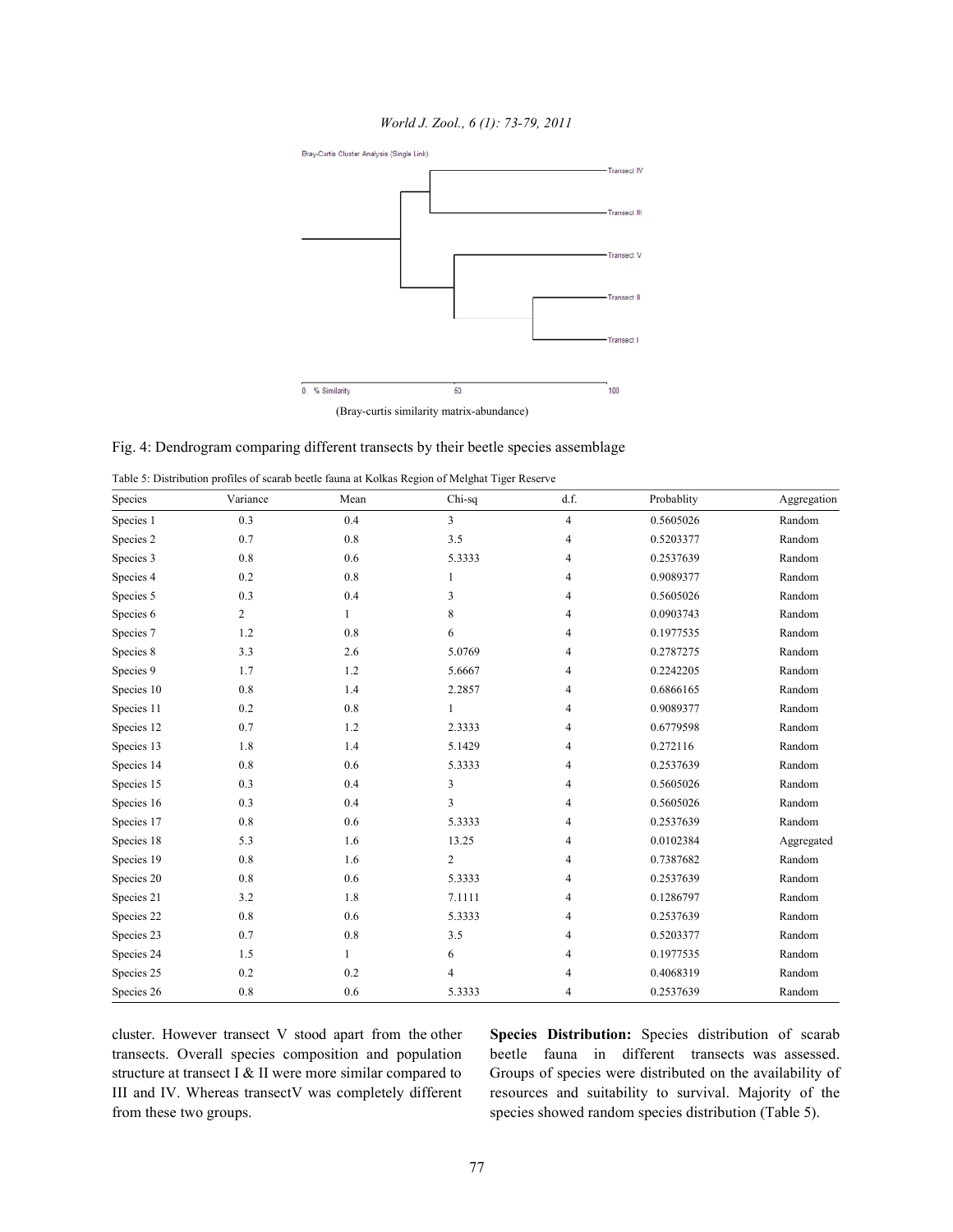The results indicated that the diversity of the beetle fauna of Kolkas region of Melghat Tiger Reserve was quite high (14 genera and 26 species). Chandra (2) recorded 94 species of scarab beetles belonging to 30 genera & 9 subfamilies from Madhya Pradesh. Chandra and Uniyal [17] recorded 9 pleurostict scarab beetles belonging to 4 subfamilies from Great Himalayan National Park, Himachal Pradesh, India. The beetle fauna in the present study were dominated by the subfamily Scarabaeinae which comprises 62.8 % of the total species, followed by the Melolonthinae (16.5%). Nurhariyanto *et al.* [18] also recorded similar findings.

In the present study the Jaccard Classic and Morista-Horn index showed more similarity between transect I and II. This similarity was due to microhabitat & area disturbance. Changes in beetle composition and abundance parallel the environmental changes [19, 20]. Moreover the conventional Bray Curtis detected the distinctness of ecologically dissimilar habitat because of its lesser abundance. The observed dissimilarity in community composition between transect III and V could be due to variability in soil characteristic & vegetation type.

The other method of measuring diversity which was widely used with invertebrate data is the rarefraction method [21]. This is a graphical method of expressing diversity, where in steep curve indicates high diversity and shallow curve indicates low diversity. Scarab beetles community composition at transect I, II and V were richer than transect III and IV.The scarab beetle assemblage at Kolkas forest was dominated by subfamily Scarabaeinae with many rare species and few abundant species.

## **ACKNOLEDGEMENT**

The authors are grateful to Director  $\&$  experts of Zoological Survey of India (ZSI), Central Zone Regional Centre, Jabalpur, Madhya Pradesh, India for their assistance and help in identification of scarab beetles. Special thanks to The Principal Chief Conservator of Forest ( PCCF), Government of Maharashtra for giving necessary permission to enter and reside in Melghat Tiger Reserve, Amravati for the purpose of collection of beetles.

## **REFERENCES**

1. Fincher, G.T., W.G. Monson and G.W. Burton, 1981. Effect of cattle faeces rapidly buried by dung beetles on yield and quality of coastal Bermudagrass. Agronomy J., 73: 775-779.

- **DISCUSSION** 2. Chandra, K., 2000. Inventory of Scarab beetles (Coleoptera) from Madhya Pradesh, India. ZOOS' Print J., 15(11): 359-362.
	- 3. Kakkar, N. and S.K. Gupta, 2009. Temporal variations in dung beetle (Coleoptera: Scarabaeidae) assemblages in Kurukshetra, Haryana, India. J. Threatened Taxa, 1(9): 481-483.
	- 4. Hingston, R.W.G., 1923. A Naturalist in Hindustan. H.F. and G. Witharby, London, pp: 292.
	- 5. Halffter, G. and M.E. Favila, 1993. The Scarabaeinae (Insecta: Coleoptera) an animal group for analyzing, inventory and monitoring biodiversity in tropical rainforest and modified landscapes. Biol. International, 27: 15-23.
	- 6. Fincher, G.T., T.B. Stewart and R. Davis, 1970. Attraction of coprophagus beetles to feces of various animals. J. Parasitol., 56: 378-383.
	- 7. Haffter, G. and E.G. Matthews, 1966. The natural history of dung beetles of the subfamily Scarabaeinae (Coleoptera: Scarabaeidae). Folia Entomologica, Mexicana, 12-14: 1-313.
	- 8. Davis, A.J. and S.L. Sutton, 1998. The effects of rainforest canopy loss on arboreal dung beetles in Borneo: implications for the measurement of biodiversity in derived tropical ecosystems. Diversity and Distributions, 4: 167-173.
	- 9. Hanski, I. and Y. Cambefort, 1991. Dung beetle ecology, pp: 481. Princeton University Press, Princeton, New Jersey.
	- 10. Price, D.L., 2004. Species diversity & seasonal abundance of Scarabaeid dung beetles (Coleoptera: Scarabaeidae, Geotrupidae & Trogidae) attracted to cow dung in central New Jersey. J. New York Entomological Society, 112(4): 334-347.
	- 11. Arrow, G.J., 1910. The Fauna of British India including Ceylon and Burma. *Col, Lamellicornia* I, (Cetoniinae and Dynastinae) Taylor & Francis. London V-XIV, pp: 322. + 76figs.+2pls.
	- 12. Arrow, G.J., 1917. The Fauna of British India including Ceylon and Burma. *Col, Lamellicornia* II, (Rutelinae, Desmonychinae and Euchirinae). Taylor & Francis. London: V-XIII, pp: 387. + 77figs.+5pls.
	- 13. Arrow, G.J., 1932. A new few species of Melolonthinae, Coleoptera. Annals and Magazine of Natural History, 10(9): 189-197.
	- 14. Ganeshaiah, K.N., A. Chandrasekara and A.R.V. Kumar, 1997. A new measure of Biodiversity based on biological heterogeneity of the communities. Current Science India, 73(2): 128-130.